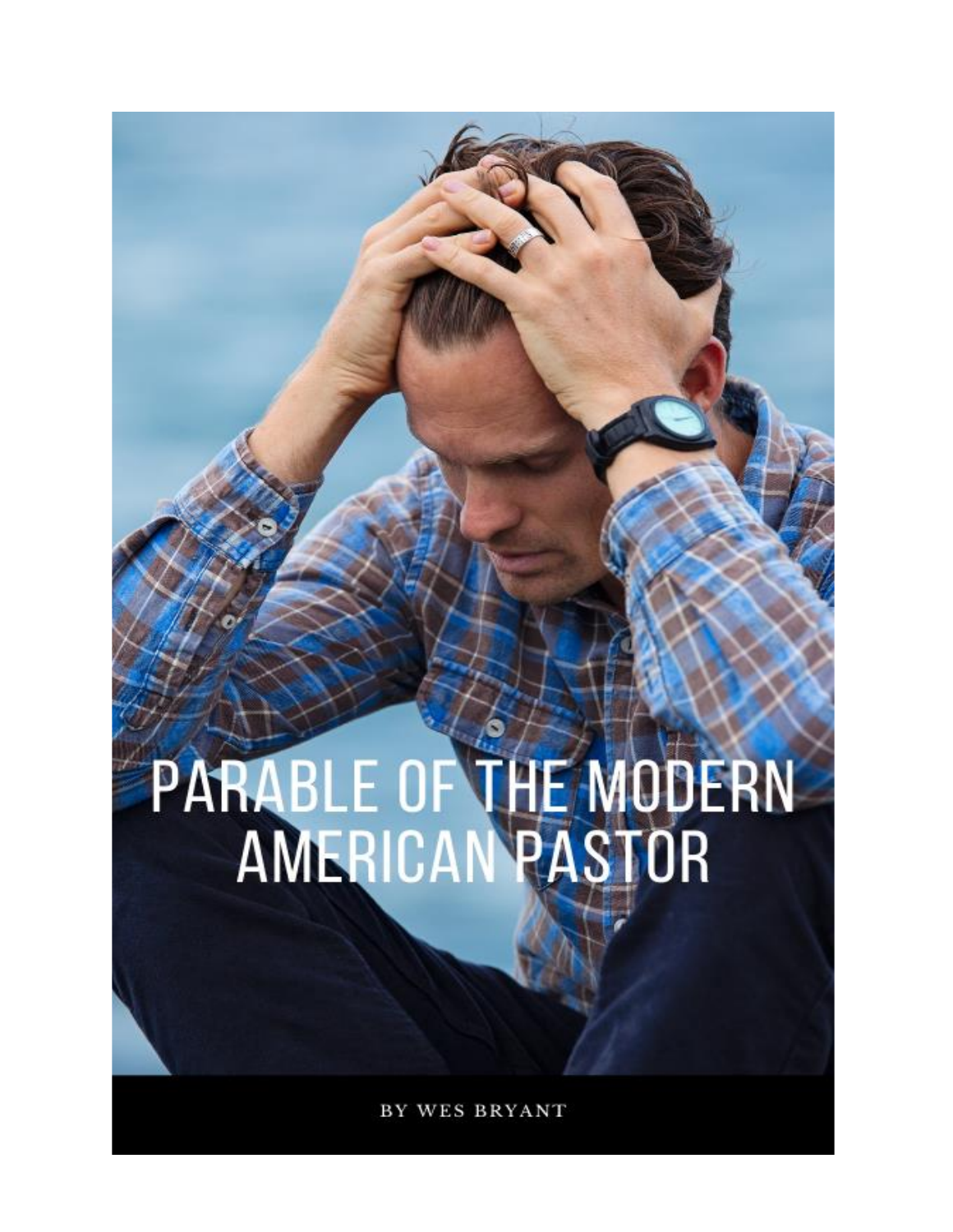In the spring of 2021, a friend invited me to speak at his church's weekly staff devotion. As I prayed about what the Lord would have me share, I considered what it had been like during my 13 years on staff with a church. I thought about the passion I had for people and the joy of fulfilling my calling. I also thought about the struggles, frustrations, and exhaustion that comes with helping others follow Jesus. I remembered the constant demands on my time and wanted to honor this group of leaders who were so graciously giving me thirty minutes to bring them a Word from the Lord.

As I prayed, the Lord gave me a story of the modern-day pastor, as told through the life of Jesus. I now pray that it leads you to find rest in Jesus and to think critically about the sustainability of your ministry pace.

And I hope you flourish.

Wes Bryant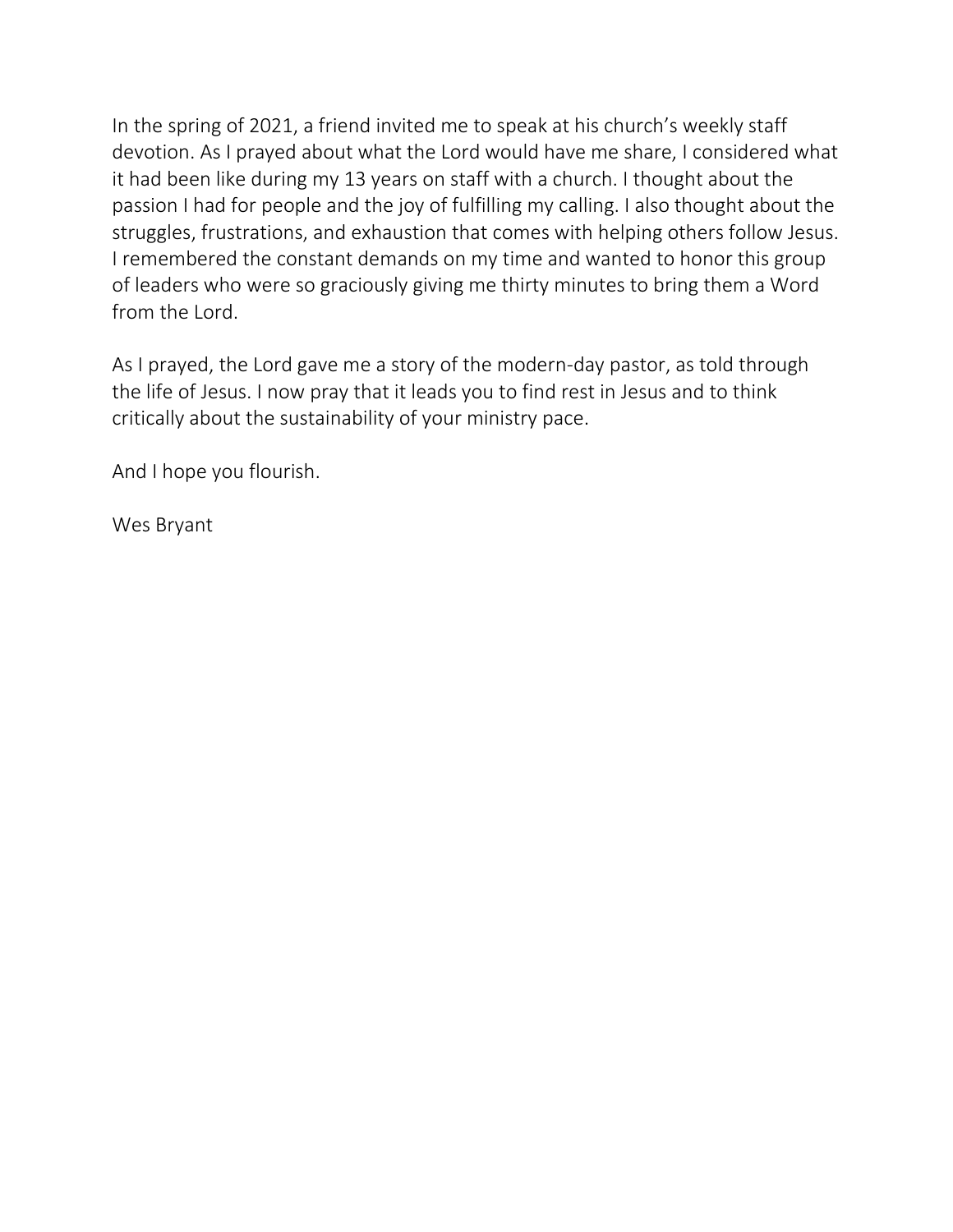## **PARABLE OF THE MODERN DAY AMERICAN PASTOR**

Jesus returned to Galilee, and a report about Him went out through all the surrounding country. And He taught in their synagogues, being glorified by all. Large crowds began to follow Him, and He performed signs and wonders before them, healing the sick and casting out demons. He knew His mission. He was called to the lost sheep of Israel, so Monday morning He got up early to pray.

On the way up the mountain, His cell phone pinged. He had forty-three emails waiting for Him in His inbox. Jesus sighed, thinking, *I'll never be able to focus in prayer knowing I have this much waiting for me. I'll hammer out a few of these real quick.*

Several of the emails were from members of the crowd that had been following Him. One of them read, "Dear Jesus, I heard your message the other day and I'm concerned about the part where you talked about eating your flesh and drinking your blood. Many people left church that day upset, and I don't think they're coming back. I want to encourage you to stick to the things that draw people in. We'll never be able to be able to build an expansion on the temple if you offend people."

Another was from Bartholomew, one of His disciples. There had been an argument among the disciples about who was the greatest, and Bartholomew was hurt by some of the things that were said. "Don't tell anyone, because I don't want to hurt their feelings, but can you please find me another small group to be a part of?", Bartholomew asked. Jesus typed a quick reply, assuring him that things in the group would blow over, and asked if he could grab coffee with Him on Friday. That was His day off to rest, but seeing that His calendar was already full that week from 7 a.m. to 8 p.m. each day, it was His only option.

He skimmed over the titles of most of the emails and flagged fourteen of them to look at later, dropping them alongside the seventeen hundred other flagged emails in His inbox.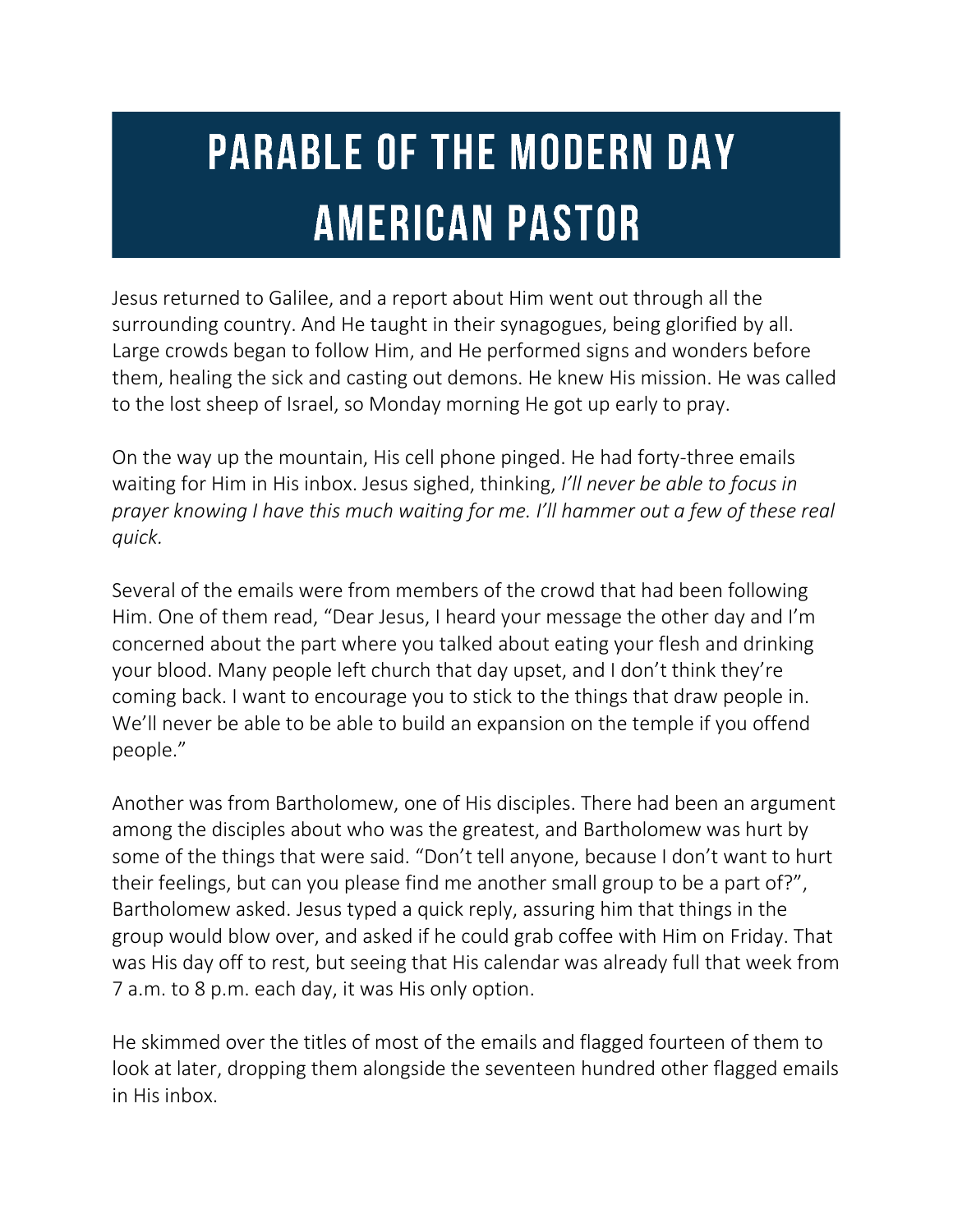As He started to walk back up the mountain, He realized the sun had risen and the crowd had followed Him, and were now pleading with Him to attend to their needs. *Oh well*, He thought. *Maybe tomorrow*. It was the fifth day in a row He had neglected to connect with His Father. He felt a little heavier than He had before, and somehow His mission had become a little less clear, but He figured, *At least I'm doing ministry.*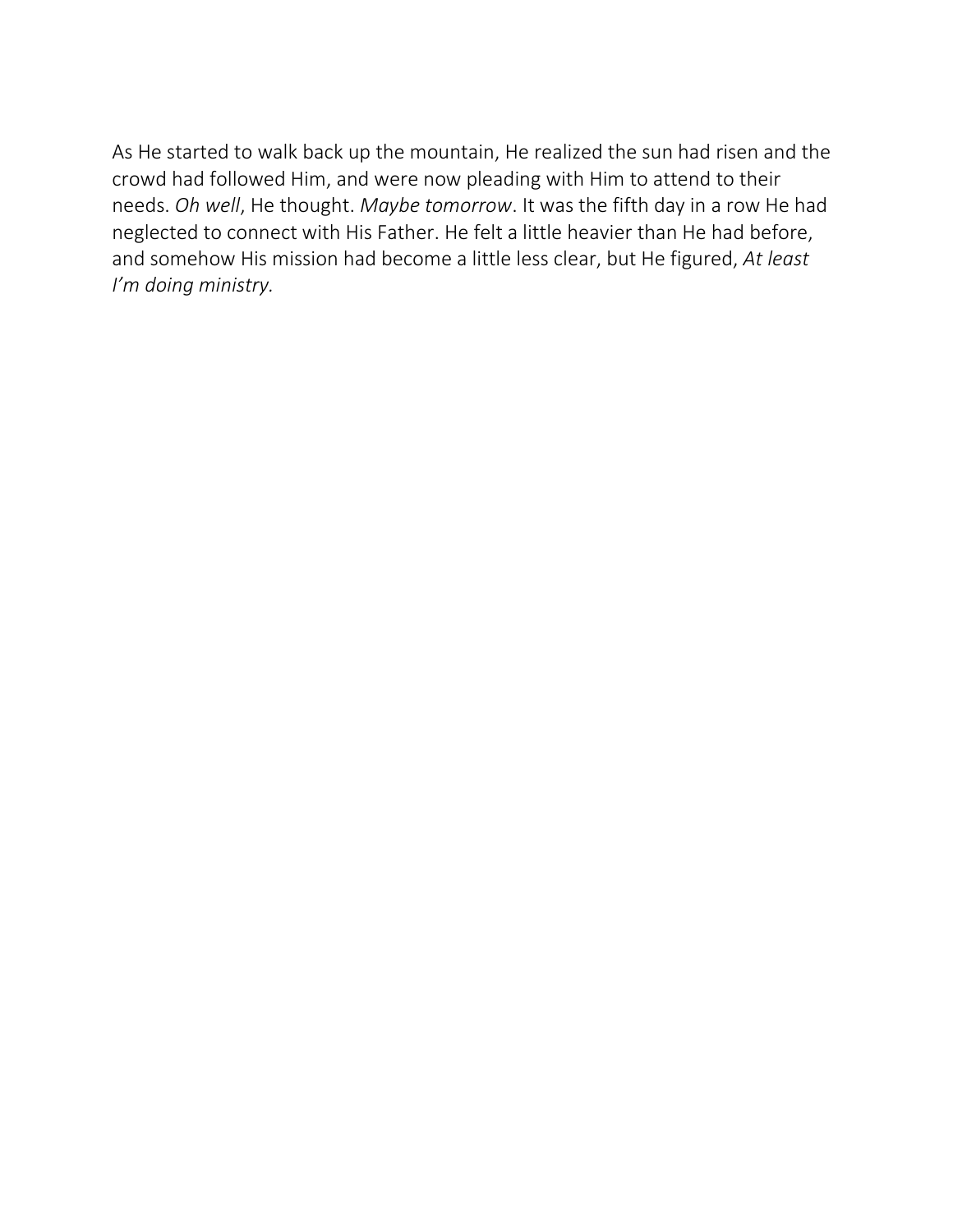## Questions for Reflection

The best gift I know how to give you is time. So I want to encourage you to take some time to pray right now. You will be tempted to move on to the next thing on your To-Do List today, but none of that matters if you aren't taking regular time to connect with your heavenly Father.

Set aside twenty minutes right now, or schedule it at a time today when you won't be distracted. I've included a couple of questions to prompt you if you need it.

*"Come to me, all you who are weary and burdened, and I will give you rest. Take my yoke upon you and learn from me, for I am gentle and humble in heart, and you will find rest for your souls. For my yoke is easy and my burden is light." (Matthew 11:28–30 NIV)*

1. What are the circumstances that make it difficult for me to say no? How is this harmful to me? Confess these things to your Heavenly Father, and repent as the Lord leads you.

2. Think about the things going on in your life, your family, the life of the church, and the life of your local community. What burdens are you carrying that Jesus wants you to cast upon Him?

3. Take the rest of your time to connect with Jesus in whatever way is meaningful for you.